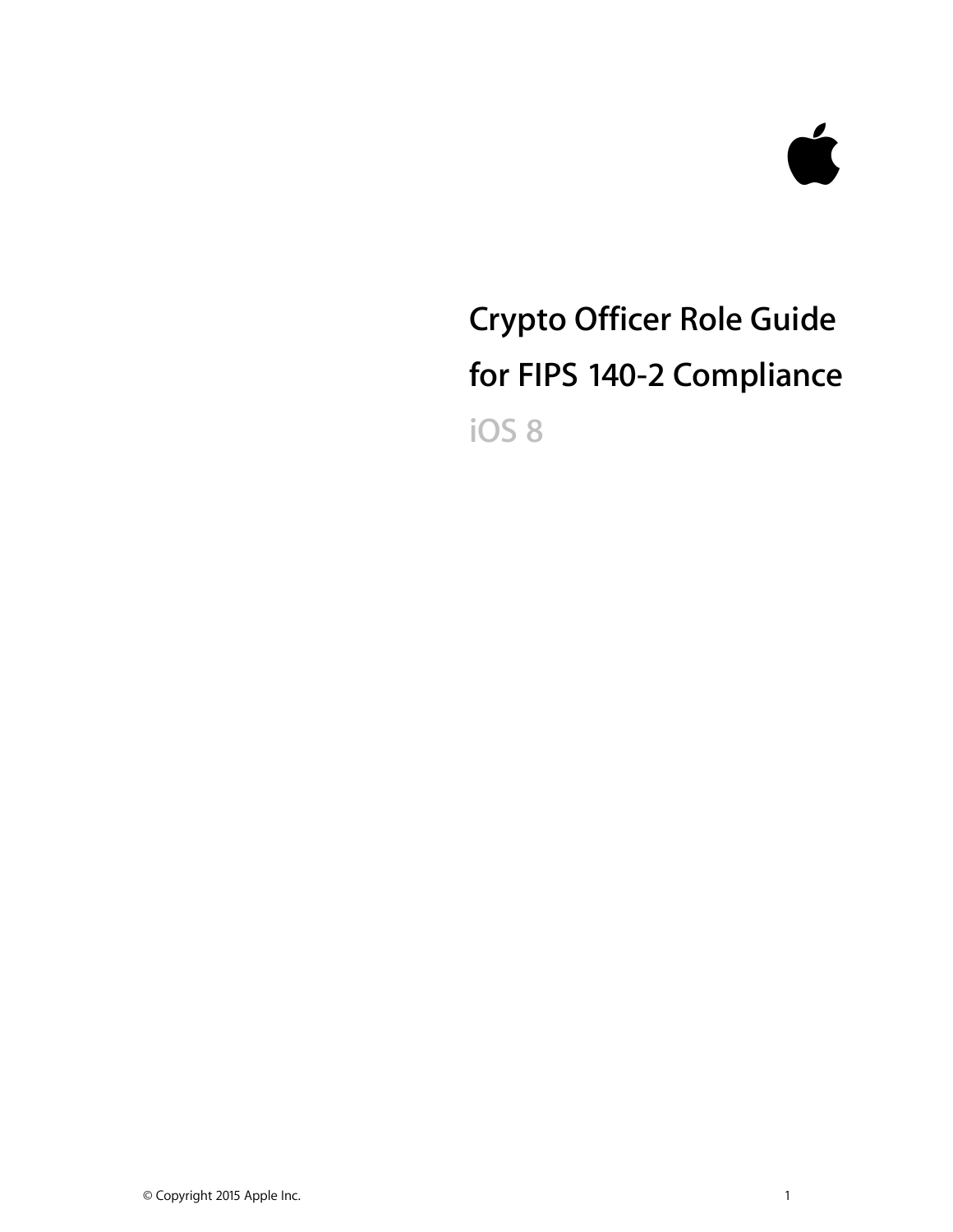# **Contents**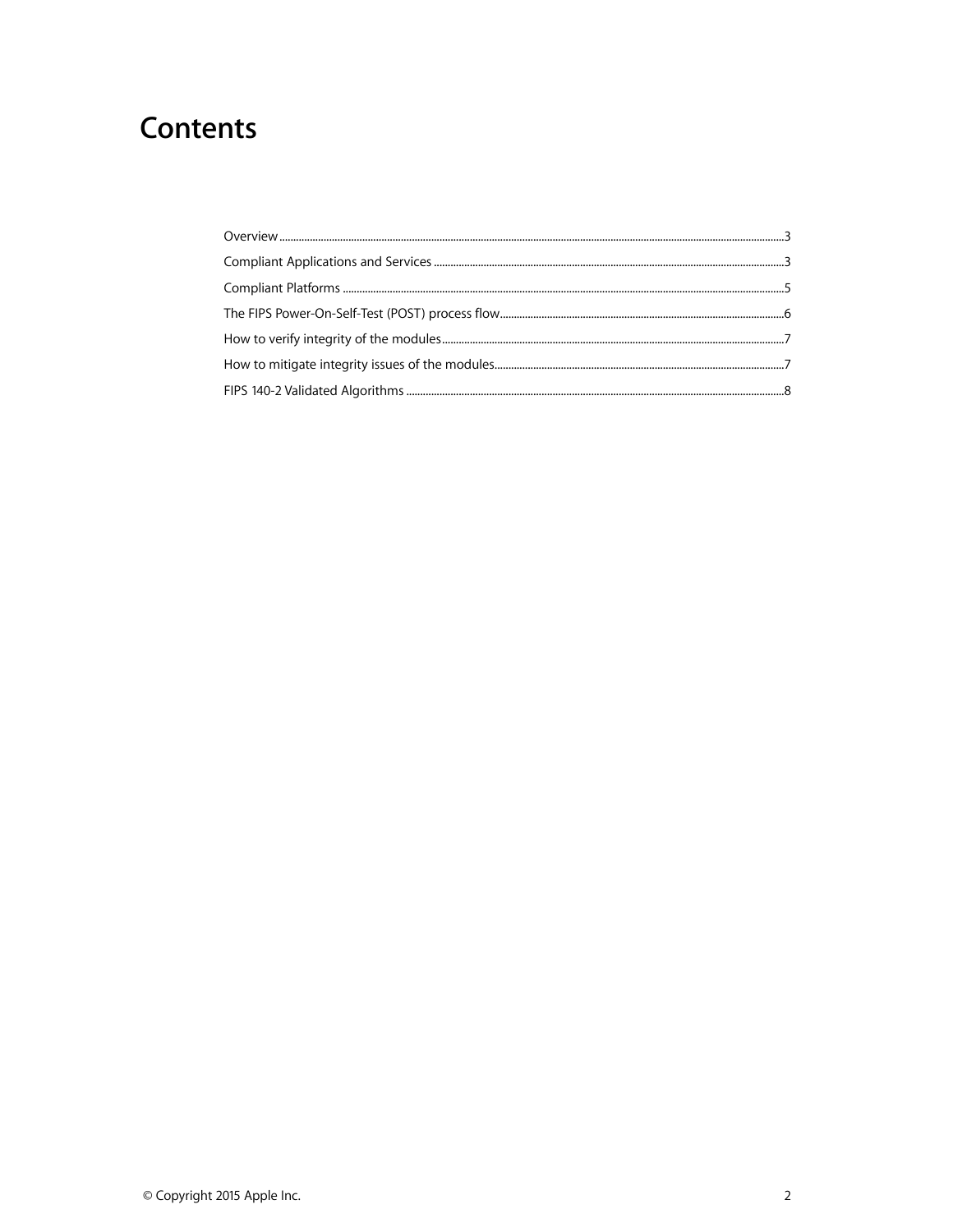# **Overview**

In highly regulated industries, IT System Administrators and Crypto Officers are frequently required to ensure deployed systems are correctly using FIPS 140-2 Validated Cryptographic Modules. The two Apple Cryptographic Modules in iOS 8 achieved **FIPS 140-2 Level 1 Conformance Validation** under the [Cryptographic Module Validation Program \(CMVP\)](http://csrc.nist.gov/groups/STM/cmvp/index.html) – a joint American and Canadian security accreditation program for cryptographic modules.

These two modules are identified under the CMVP with the module names of: a) "**Apple iOS CoreCrypto Module v5.0"** and b) "**Apple iOS CoreCrypto Kernel Module v5.0**." The **CoreCrypto Module** is available to developers for Applications and Services running in User Space. The **CoreCrypto Kernel Module** is used only by the iOS Kernel.

Within this and other Apple documents, those modules are also referred to with the name of **"Apple FIPS Cryptographic Module v5.0."** 

**Apple iOS CoreCrypto Module v5.0** Validation Certificate #2396 <http://csrc.nist.gov/groups/STM/cmvp/documents/140-1/1401val2015.htm#2396>

**Apple iOS CoreCrypto Kernel Module v5.0** Validation Certificate #2407

<http://csrc.nist.gov/groups/STM/cmvp/documents/140-1/1401val2015.htm#2407>

[All Apple Validated Crypto Modules can be found under CMVP's FIPS 140-2 Vendor List here - http://](http://csrc.nist.gov/groups/STM/cmvp/documents/140-1/1401vend.htm) csrc.nist.gov/groups/STM/cmvp/documents/140-1/1401vend.htm

This Crypto Officer Role Guide provides IT System Administrators with the necessary technical information to ensure FIPS 140-2 compliance of iOS 8 systems. This guide walks the reader through the system's assertion of cryptographic module integrity and the steps necessary if module integrity requires remediation.

# **Compliant Applications and Services**

Compliancy Requirements on Crypto Officers are not limited to the use of products containing a validated cryptographic module, but extend to their attestation that applications and services in use are [FIPS 140-2 Compliant.](http://csrc.nist.gov/publications/fips/fips140-2/fips1402.pdf) Compliance is defined by both the use of a FIPS 140-2 validated module and the proper use of FIPS-Approved Algorithms. A cryptographic module may contain additional algorithms that are not FIPS-Approved and if used, would indicate a Non-FIPS Compliant condition. A FIPS 140-2 Level 1 Conformance Validation does not require the cryptographic module ensures applications and services only use FIPS-Approved algorithms.

## **Apple**

A high-level, non-exhaustive list of Apple applications and services that are FIPS 140-2 Compliant in iOS 8 would include the following:

#### **Services**

Data Protection, Hardware Encryption, HTTPS, Keychain Services, S/MIME, TLS/SSL, VPN, and 802.1X.

## **Applications**

App Store, iTunes Store, Calendar, Contacts, FaceTime, Messages, Mail, Safari, and Software Update.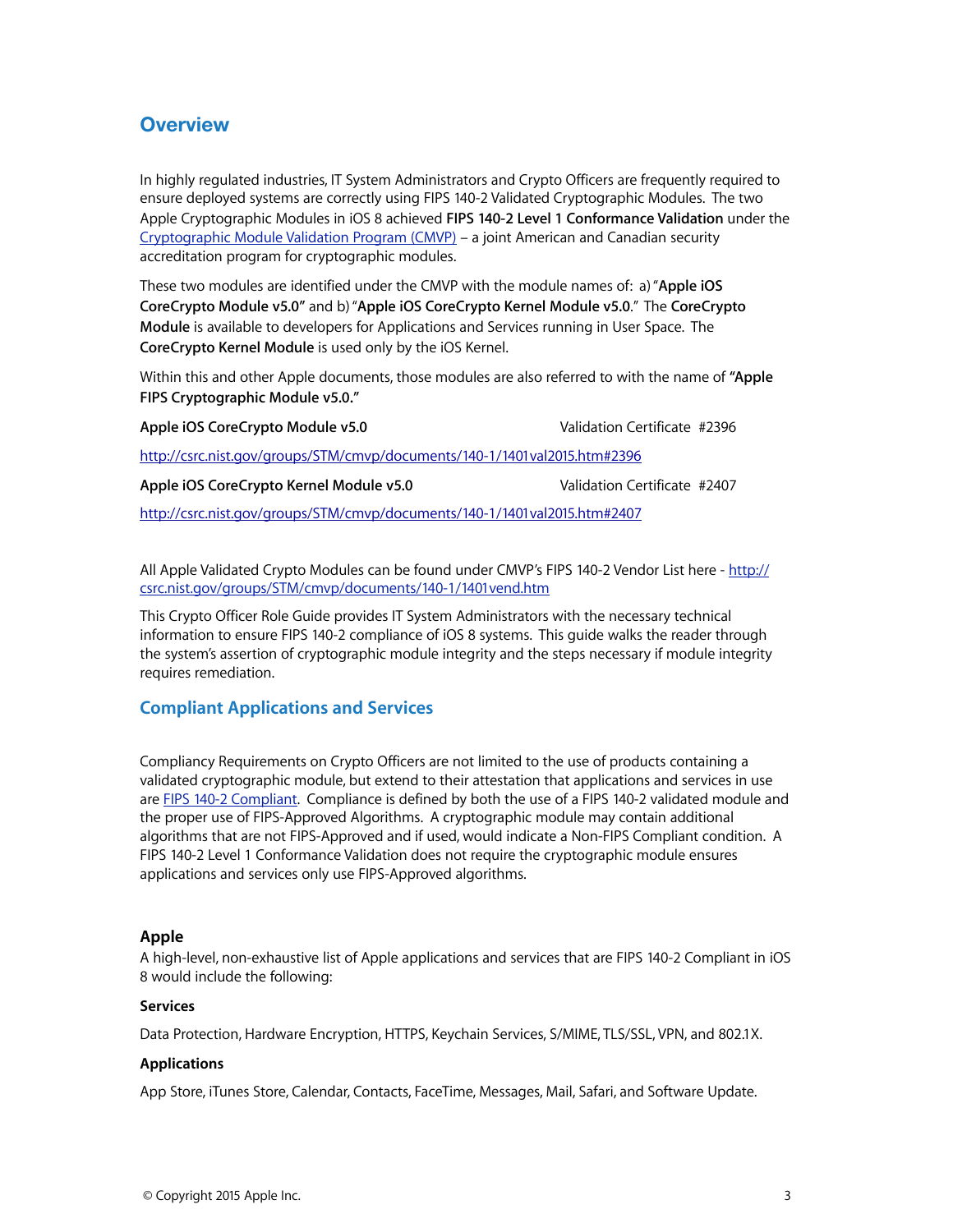#### **Developer and Crypto Officer Resources**

There are resources available to developers providing guidance on cryptographic services and API documentation for iOS 8. Developers should refer to these resources to ensure their products and services are FIPS 140-2 Compliant on iOS 8.

*Apple iOS CoreCrypto Module, v5.0 FIPS 140-2 Non-Proprietary Security Policy* 

**<http://csrc.nist.gov/groups/STM/cmvp/documents/140-1/140sp/140sp2396.pdf>**

*Apple iOS CoreCrypto Kernel Module, v5.0 FIPS 140-2 Non-Proprietary Security Policy* 

**<http://csrc.nist.gov/groups/STM/cmvp/documents/140-1/140sp/140sp2407.pdf>**

*iOS product security: Validations and Guidance <https://support.apple.com/en-us/HT202739>*

*iOS Security Guide*

The iOS Security Guide target audience is enterprise IT and provides both an overview and low-level details about the security services, processes and cryptographic algorithms in use throughout various parts of the platform.

**[https://www.apple.com/business/docs/iOS\\_Security\\_Guide.pdf](https://www.apple.com/business/docs/iOS_Security_Guide.pdf)**

*Security Overview*

**[https://developer.apple.com/library/mac/documentation/Security/Conceptual/Security\\_Overview/](https://developer.apple.com/library/mac/documentation/Security/Conceptual/Security_Overview/Security_Overview.pdf) Security\_Overview.pdf**

*Cryptographic Services Guide* 

**[https://developer.apple.com/library/mac/documentation/Security/Conceptual/cryptoservices/](https://developer.apple.com/library/mac/documentation/Security/Conceptual/cryptoservices/cryptoservices.pdf) cryptoservices.pdf**

*Certificate, Key, and Trust Services Programming Guide* 

**[https://developer.apple.com/library/mac/documentation/Security/Conceptual/CertKeyTrustProgGuide/](https://developer.apple.com/library/mac/documentation/Security/Conceptual/CertKeyTrustProgGuide/CertKeyTrustProgGuide.pdf) CertKeyTrustProgGuide.pd**f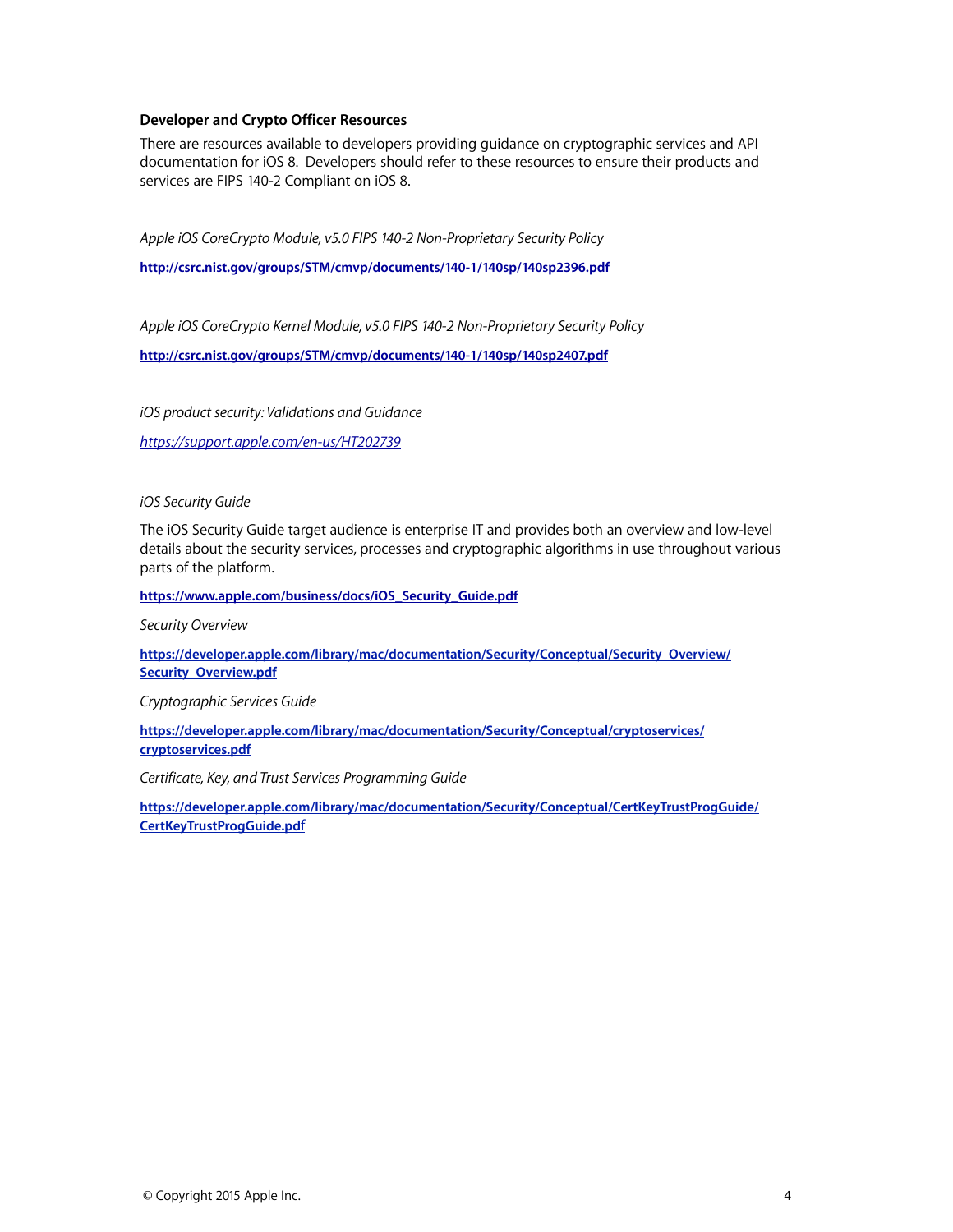# **Compliant Platforms**

Compliant platforms are all supported Apple systems running iOS 8. During the validation process for FIPS 140-2 Conformance, the cryptographic modules are put through operational testing environments on supported platforms and noted on the issued certificate. The **CoreCrypto** and **CoreCrypto Kernel** modules were validated under the following operational testing environments:

Module: **Apple iOS CoreCrypto Module v5.0** 

Platforms: **A5** with iOS 8 (User Space) **A5X** with iOS 8 (User Space **A6** with iOS 8 (User Space) **A6X** with iOS 8 (User Space) **A7** with iOS 8 (User Space) 32-/64-bit **A8** with iOS 8 (User Space) 32-/64-bit **A8X** with iOS 8 (User Space) 32-/64-bit

Module: **Apple iOS CoreCrypto Kernel Module v5.0** 

Platforms: **A5** with iOS 8 (Kernel Space) **A5X** with iOS 8 (Kernel Space) **A6** with iOS 8 (Kernel Space) **A6X** with iOS 8 (Kernel Space) **A7** with iOS 8 (Kernel Space) **A8** with iOS 8 (Kernel Space **A8X** with iOS 8 (Kernel Space)

## **Compliant hardware**

For FIPS 140-2 Compliance, the platforms noted above articulate Apple systems which were used for operational testing of the cryptographic modules. The CoreCrypto and CoreCrypto Kernel modules on Apple systems with either the A5, A5X, A6, A6X, A7, A8, A8X processors running iOS 8 also take advantage of the additional processor embedded cryptographic engine. Compliant hardware are all Apple systems meeting the technical specifications to run iOS 8. The platforms that are compatible with iOS 8 as of **July 2015** can be found here <http://www.apple.com/ios/whats-new/> which notes the following:

• iPhone

iPhone 4s, iPhone 5, iPhone 5c, iPhone 5s, iPhone 6, iPhone 6 Plus

• iPad

iPad Air 2, iPad Air, iPad 2, iPad (3rd generation), iPad (4th generation), iPad mini 3, iPad mini 2, iPad mini

iPod touch

iPod touch (5th generation), iPod touch (6th generation)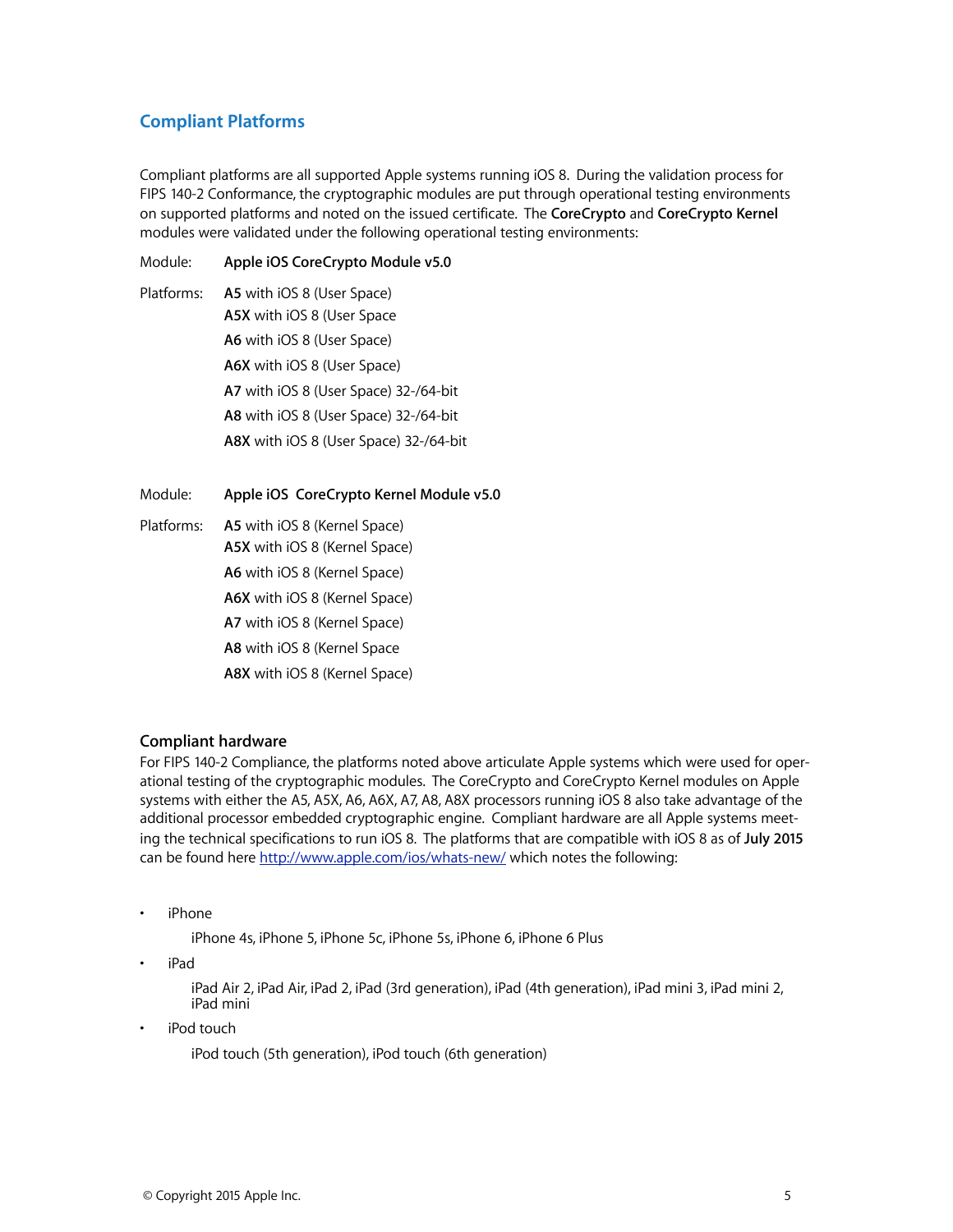# **The FIPS Power-On-Self-Test (POST) process flow**

- 1. Apple iOS system is physically Powered on
- 2. Operating System (iOS 8) begins the bootstrap process
- 3. Operating System ensures integrity of the **CoreCrypto Kernel Module**
	- 3.1. Validation of the corecrypto.kext
		- 3.1.1. The kernel determines operating environment (i.e arm7)
		- 3.1.2. The kernel reads a validated HMAC\_SHA256 from the corecrypto. kext
		- 3.1.3. The corecrypto. kext is launched and given the correct validated HMAC from 3.1.2
		- 3.1.4. The corecrypto. kext will generate an HMAC\_SHA256 of the corecrypto.kext code and compare the result against the validated HMAC\_SHA256 from 3.1.2
		- 3.1.5. If the calculated HMAC\_SHA256 does not match the validated HMAC\_SHA256, the system will panic and halt
	- 3.2. The cipher Power-On-Self-Test (POST) validates the algorithms and modes 3.2.1. The corecrypto. kext performs POST on algorithms and modes 3.2.2. If any part of the POST fails, the system will panic and halt
- 4. Operating System ensures Integrity of **CoreCrypto Module**
	- 4.1.Validation of the corecrypto.dylib
		- 4.1.1. Upon user space environment setup by the kernel, **launchCtl** will launch the integrity test application /usr/libexec/cc\_fips\_test
		- 4.1.2. An HMAC\_SHA256 of the user space corecrypto.dylib will be generated and compared to the HMAC\_SHA256 value stored at /var/db/FIPS/fips\_data
		- 4.1.3. If the calculated HMAC\_SHA256 does not match the stored HMAC\_SHA256, the system will panic and halt
	- 4.2. The cipher Power-On-Self-Test (POST) validates the algorithms and modes

4.2.1. The cc\_fips\_test performs POST on algorithms and modes 4.2.2. If any part of the POST fails, the system will panic and halt

- 5. Halt upon failure of any tests
	- 5.1. If any phase or step of testing components fails, the system will log the failure and panic and halt the device immediately.
	- 5.2. The logging messages are sent to the console and can be viewed using tools such as Xcode's "Devices".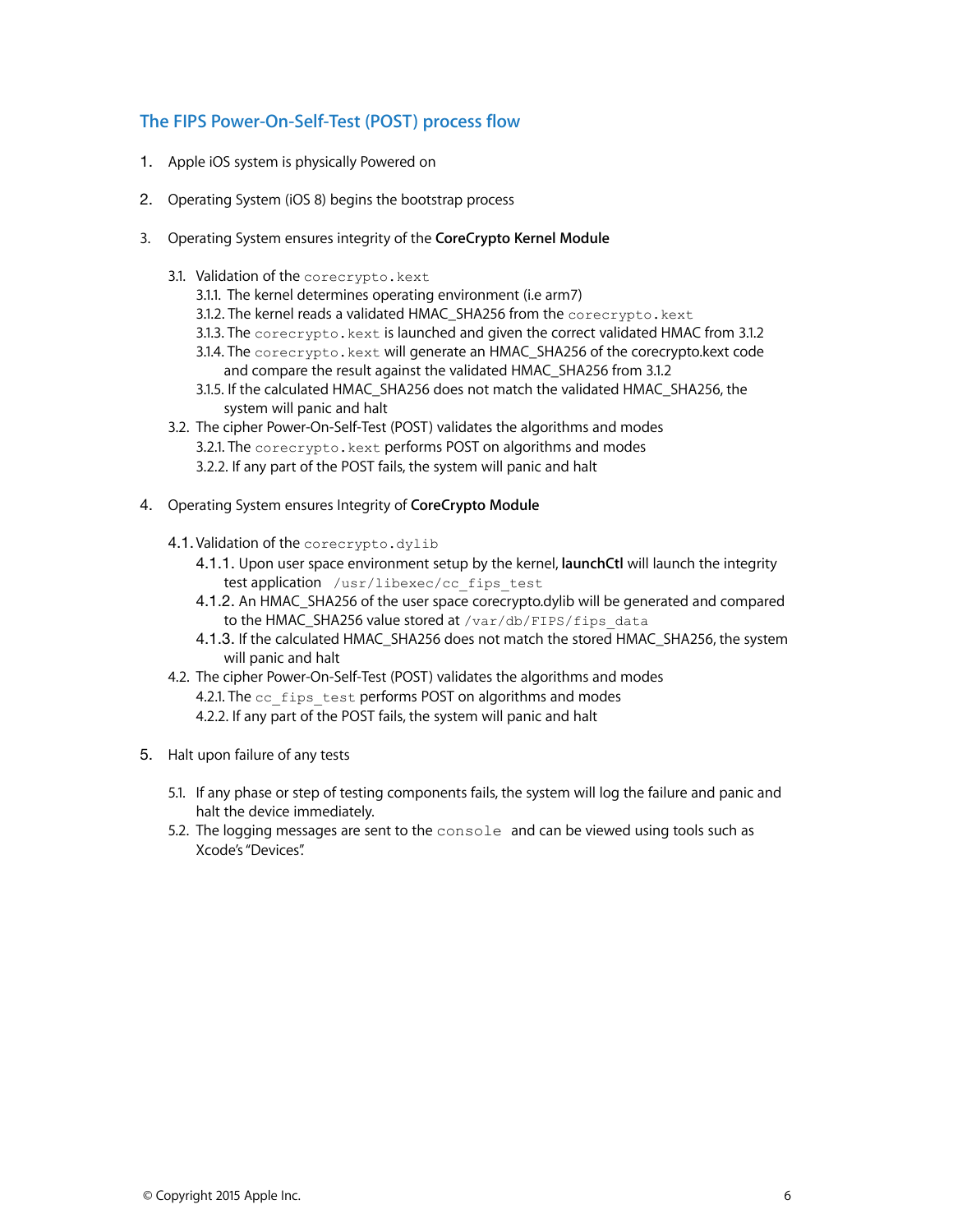# **How to verify integrity of the modules**

A boot-up of the iOS 8 device forces the FIPS POST which verifies the integrity of both the CoreCrypto Kernel and CoreCrypto modules. If the device boots-up successfully, both modules have passed integrity verification. If the device halts or shuts down during boot-up, an integrity issue has been found during the POST process.

Rebooting the iOS 8 device will always force integrity verification of both modules.

#### **How to mitigate integrity issues of the modules**

If a crypto module integrity issue has been identified during the FIPS POST, the only recourse the Crypto Office has for mitigation is to re-install iOS 8 on the device.

If the Crypto Officer needs assistance in restoring the iOS 8 Software, Apple Knowledge Base Articles should prove to be quite helpful.

A few helpful support articles available from the Apple Support Knowledge Base:

iTunes: Restoring iOS software

<http://support.apple.com/kb/HT1414>

iTunes 11 for Mac: Update and restore software on iPod, iPhone, or iPad <http://support.apple.com/kb/PH12124>

iTunes 11 for Windows: Update and restore software on iPod, iPhone, or iPad

<http://support.apple.com/kb/PH12324>

If needing to perform an Apple Support-wide search for all articles pertaining to "Restoring iOS Software", use the following URL:

[http://support.apple.com/kb/index?page=search&product=&q=Restoring%20iOS](http://support.apple.com/kb/index?page=search&product=&q=Restoring%20iOS%20Software&src=support_site.kbase.search.searchresults) %20Software&src=support\_site.kbase.search.searchresults

If choosing to perform an Apple Support-wide search for all articles pertaining to "FIPS iOS", use the following URL:

[http://support.apple.com/kb/index?page=search&product=&q=FIPS](http://support.apple.com/kb/index?page=search&product=&q=FIPS%20iOS&src=support_site.kbase.search.searchresults) %20iOS&src=support\_site.kbase.search.searchresults